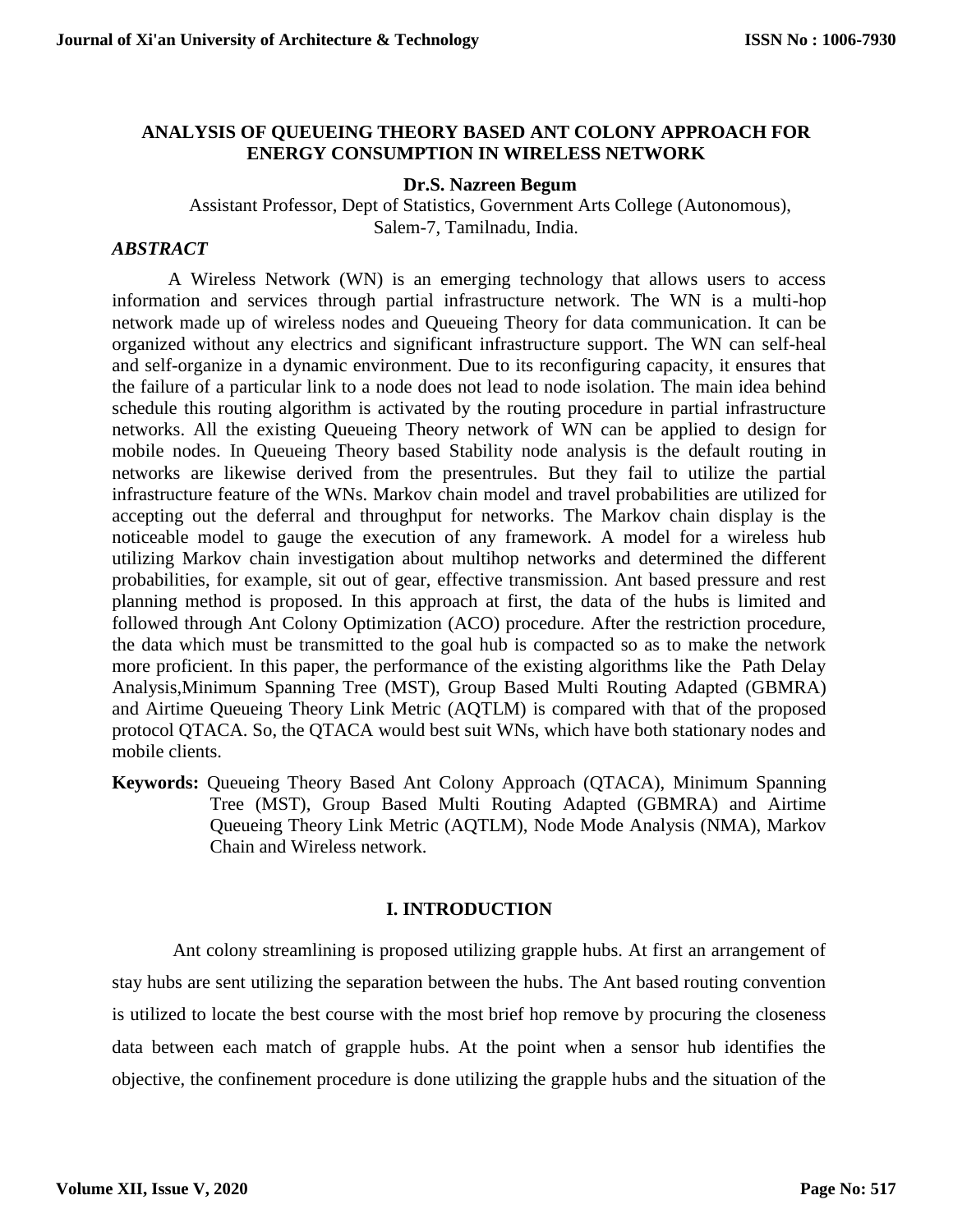objective is followed utilizing Ant specialists and the accumulated data is transmitted to the sink.

This approach diminishes the inertness in recognizing the stay hubs and furthermore lessens the aggregate number of grapple hubs to be sent. A sensor hub actuation system is produced, where the sensor hubs are transformed into rest mode for a particular time interim. Restriction alludes to the capacity of deciding the situation of a sensor hub, with a satisfactory precision. Despite the fact that limitation is seen to be an execution determinant action in a WSN, it isn't the objective of the network. Indeed, limitation is a basic administration since it is relevant to numerous applications relies upon knowing the area of hubs.

In light of the Energy measures, the proposed framework (Queueing Theory Based Ant Colony Approach (QTACA)) is separated into three stages. The initial step depicts the way toward distinguishing the known adversaries and obscure rivals utilizing Ant Colony Optimization (ACO). The second stage develops the supporting Energy utilizing Node Mode Analysis (NMA) in Queueing Theory Based Ant Colony Approach for network. The third step indicates the Mitigation for Energy incorporated with Markov Chain (MEI-MC) conveyed to choose the suitable model for a given Energy issue in network.

The Markov Chain show portrays the programmers by two criteria to characterize them as indicated by inspirations and abilities. The last stage strengthening Energy utilizing hub mode examination depicts the suspicious methodology of the ideal abuse of activity association and the Energy structure is researched both in static cases and flow cases.

# **II. ANT-COLONY OPTIMIZATION (ACO)**

The ant-colony enhancement is the primary stage depicts the way toward distinguishing the hub associated with the Queueing Theory Based Ant Colony Approach. The relief issues in network are fathomed utilizing the QTACA which is performed utilizing exploratory based advancement. The model incorporated with ant colony advancement works with Known rivals that are distinguished in light of the pheromone thickness saved in the network path and Obscure competitors that are related to new path investigation with traversal of path.

The exploratory based path display assesses both with known and obscure rivals. Known rivals are determined by testimony of pheromone thickness, and obscure adversaries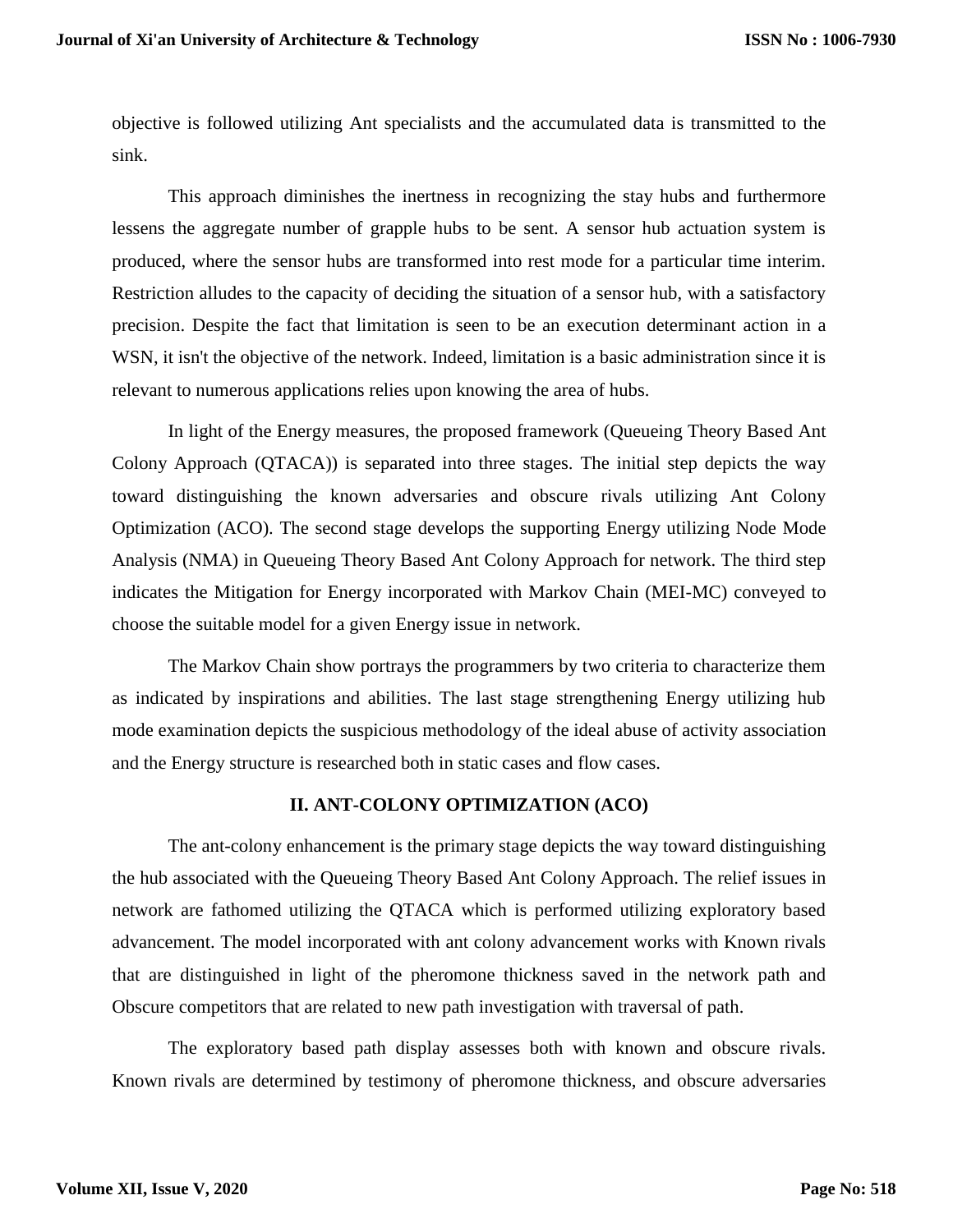are figured by traversal of path with investigation made on the advancement of new path. Its gives an answer for the issues of event demonstrating, designation of protection resources and streamlining of reaction activities. Additionally, the heuristic ant colony streamlining upgrades the network. Network Energy framework assumes the specialist testament in charge of creation and circulation of advanced marks to all hubs entering the network. Once a hub turns into a piece of the network, it analyzes the execution including credibility of different hubs utilizing all the accessible sensor data. Till the time it endures to be in contact with the base station, it sends the data back to AC and makes it responsible for leading non-renouncement and disposing of a few hubs from the network.

For ACO display, reaction, the safeguard hub allocates guard resources to the same or another path portion by its technique. The result of a specific hub is gotten by the match lattice, which comprises of the cost or result esteems for every conceivable activity response blend. The model access is an element of the essentialness of each hub portion, the danger of identification i.e. gains from catch for the assailant and additionally a further factor. In like manner, the hub grid G is characterized as Equation (1).

$$
G = G(p, m) = \begin{cases} C(m), & if \ p \neq m \\ R, & if \ p = m, \ p, m \in n \end{cases} \tag{1}
$$

Where  $C(m)$  is characterized in Equation (1) and r is a changeless scalar which shows the hazard or punishment of catch for the assailant (advantage for a safeguard), if the protector enables resources to the situation of the assault, i.e., a similar square on the guide.

The grid of cost and settlements is doled out to be known to both the protector and the aggressor. The aggressor's gain is equivalent to the safeguard's misfortune, and the other way around. The hub has the lattice which is characterized in Equation (2) and Equation (3). Each such two-hubs proclaims an answer in blended systems, and the arrangement is acquired by unraveling the accompanying pair of primal-double straight programming issues

$$
Max_x v = \begin{cases} \sum_p G(p, m), if x_p \ge v, \forall m \in N, \\ \sum_p X_p = 1, if x_p \ge 0, \forall p \in N \end{cases}
$$
 (2)

$$
Max_{y}w = \begin{cases} \sum_{p} G(p, m), if y_{m} \ge w, \forall p \in N, \\ \sum_{p} Y_{p} = 1, if y_{p} \ge 0, \forall m \in N \end{cases}
$$
 (3)

**Volume XII, Issue V, 2020**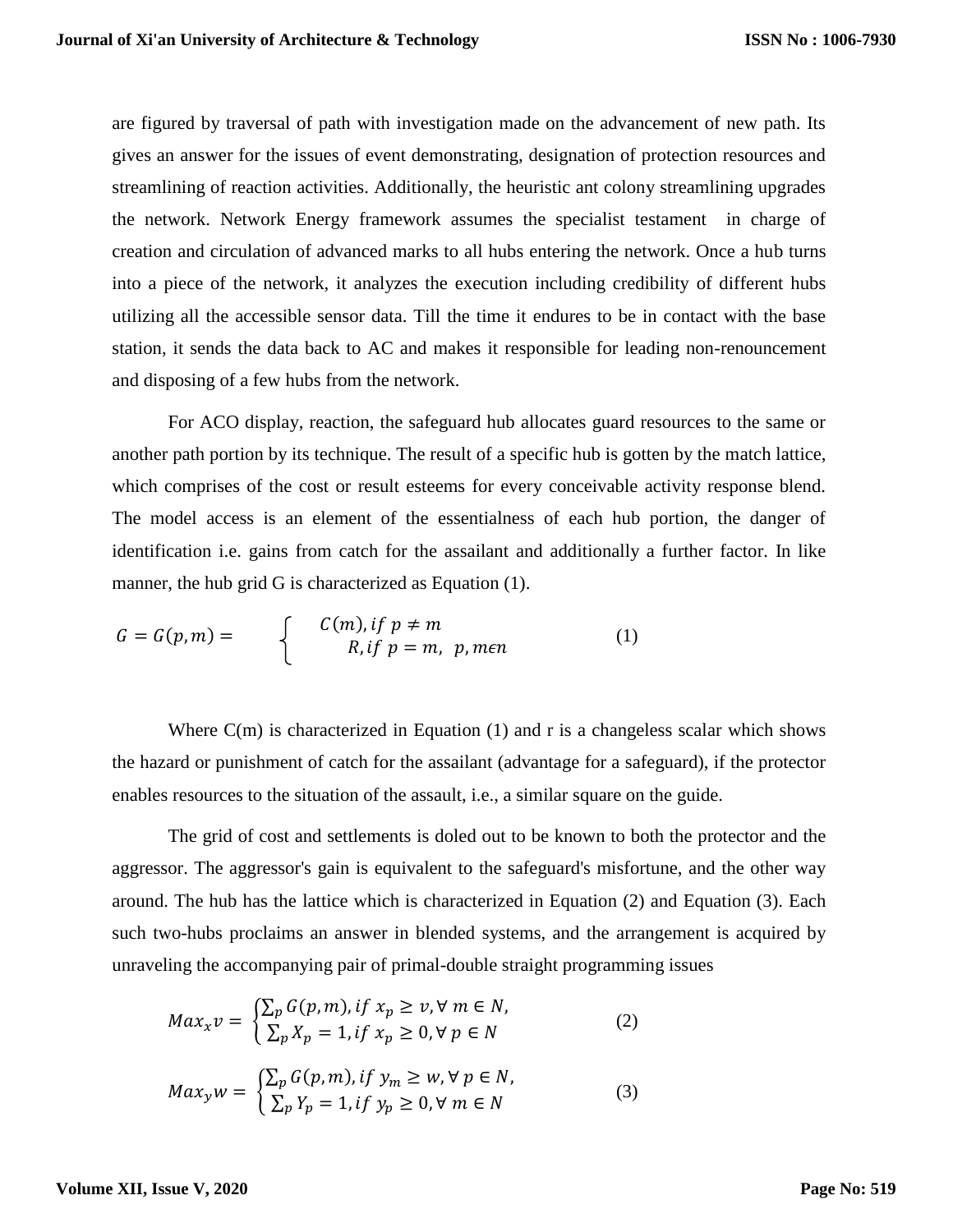Since the two issues are sensible and similarly double, by duality theory, the large portion of the v will be equivalent to the base of w. Subsequently, the esteem  $v = w$  is the estimation of the diversion, that compares to the harmony gain and misfortune for the assailant and safeguard, separately. Here, the vector x is the harmony system of the assailant. The vector y is the protection procedure.

The calculation depicted the great dissemination procedure of beginning ants and dynamic refreshing of heuristic parameter and portrayed as,

- Step 1: Set parameters, begin with initializing parameters
- Step 2: Compute the highest entropy

Loop /\* at this stage each circuit is called iteration\*/

- Step 3: Every ant is situated on a starting node consistent with distribution approach (every node has minimum one ant)
- Step 4: For k=1 to m do /\*at this stage every loop is termed as a step  $*/$
- Step 5: At the initial step moves every ant at diverse route
- Step 6: Repeat [step 7 and step 8]
- Step 7: Choose node j to be called next according to the subsequent node and must not be called by the ant.
- Step 8: An experiential is applied
- Step 9: Until ant k finishes a tour repeat steps 7 & 8
- Step 10: End for
- Step 11: Local hunt are involved to progress explore
- Step 12: Compute defensive measure of current pheromone trails
- Step 13: Update the heuristic parameter
- Step 14: Until End condition
- Step 15: End

The above algorithm describes the process of ant colony optimization to improve the Energy and the next section describes the performance evaluation of the proposed work.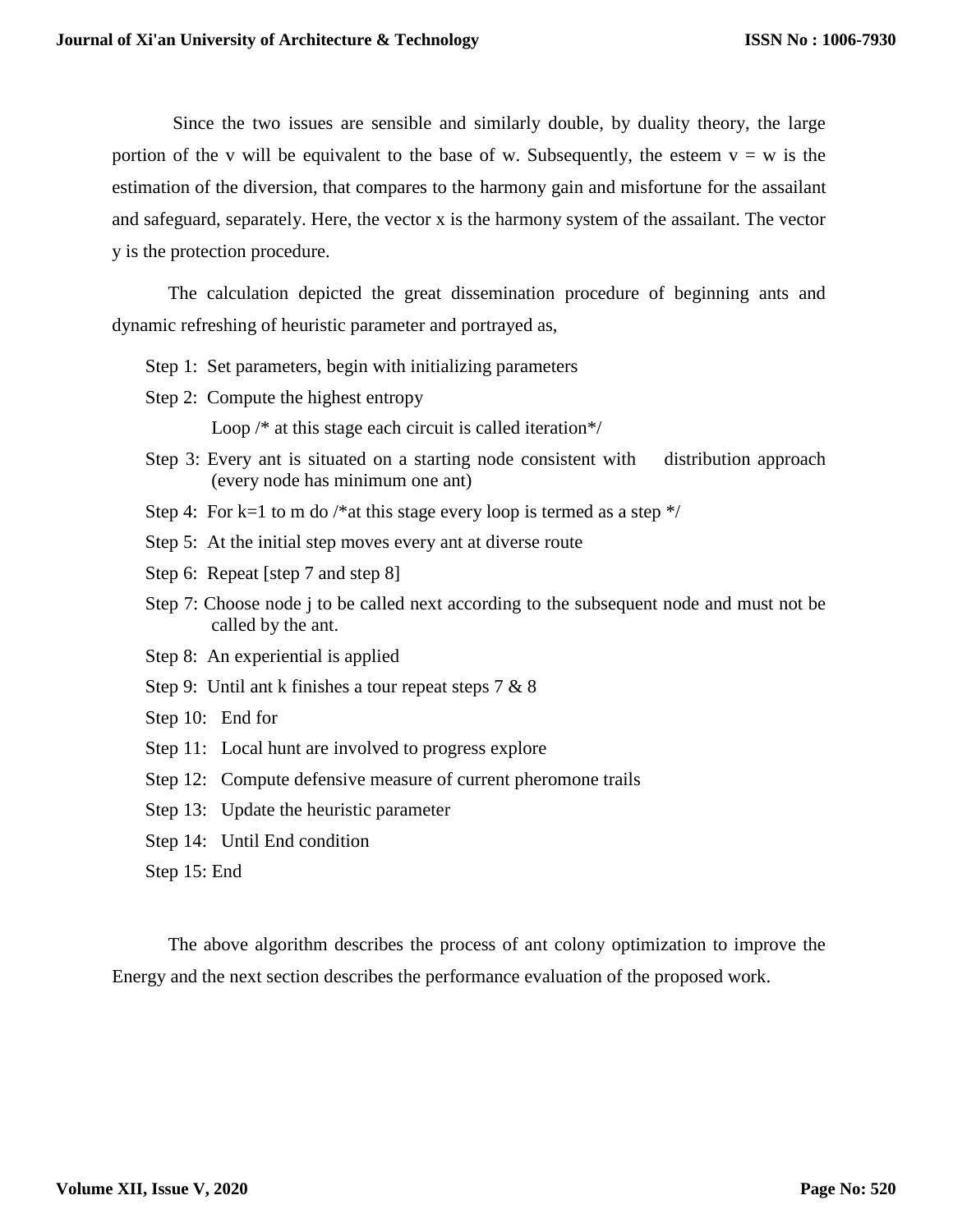### **III. PERFORMANCE EVALUATION**

The planned QTACA algorithm is simulated, and the presentation of the protocol is appraised. The network throughput, regular end-to-end delay and the procedure overhead on the network traffic are studied, and the results are obtainable in this section.These parameters are associated with the existing Path delay analysis, Minimum Spanning Tree Based Queuing (MST), A Grouping Based Multi- Routing Adapted (GBMRA), Airtime Queueing theory link Metric (AQTLM). Its detailed simulation result is given below.

## **Throughput**

A throughput is some packages delivered to the destination per unit of time. The metric throughput measures how well the network can continuously provide data to the sink. Throughput is the number of packets arriving at the sink per milliseconds.

| Time in<br>ms           | Path<br>Delay<br>Analysis<br>in % | <b>MST</b><br>in<br>$\mathbf{0}/\mathbf{0}$ | <b>GBMR</b><br>$A$ in $%$ | <b>AQTL</b><br>M in % | QTAC<br>A in % |
|-------------------------|-----------------------------------|---------------------------------------------|---------------------------|-----------------------|----------------|
| $\mathbf 2$             | $\circ$                           | $\Omega$                                    | $\circ$                   | $\circ$               | $\circ$        |
| $\overline{4}$          | 11                                | 15                                          | 46                        | 56                    | 59             |
| 6                       | 19                                | 23                                          | 52                        | 69                    | 71             |
| $\overline{\mathbf{8}}$ | 36                                | 42                                          | 66                        | 73                    | 81             |
| 10                      | 42                                | 56                                          | 79                        | 91                    | 95             |

**Table I: Comparative Table of Throughput Ratio**



**Fig. 1: Throughput Ratio of Different Methods**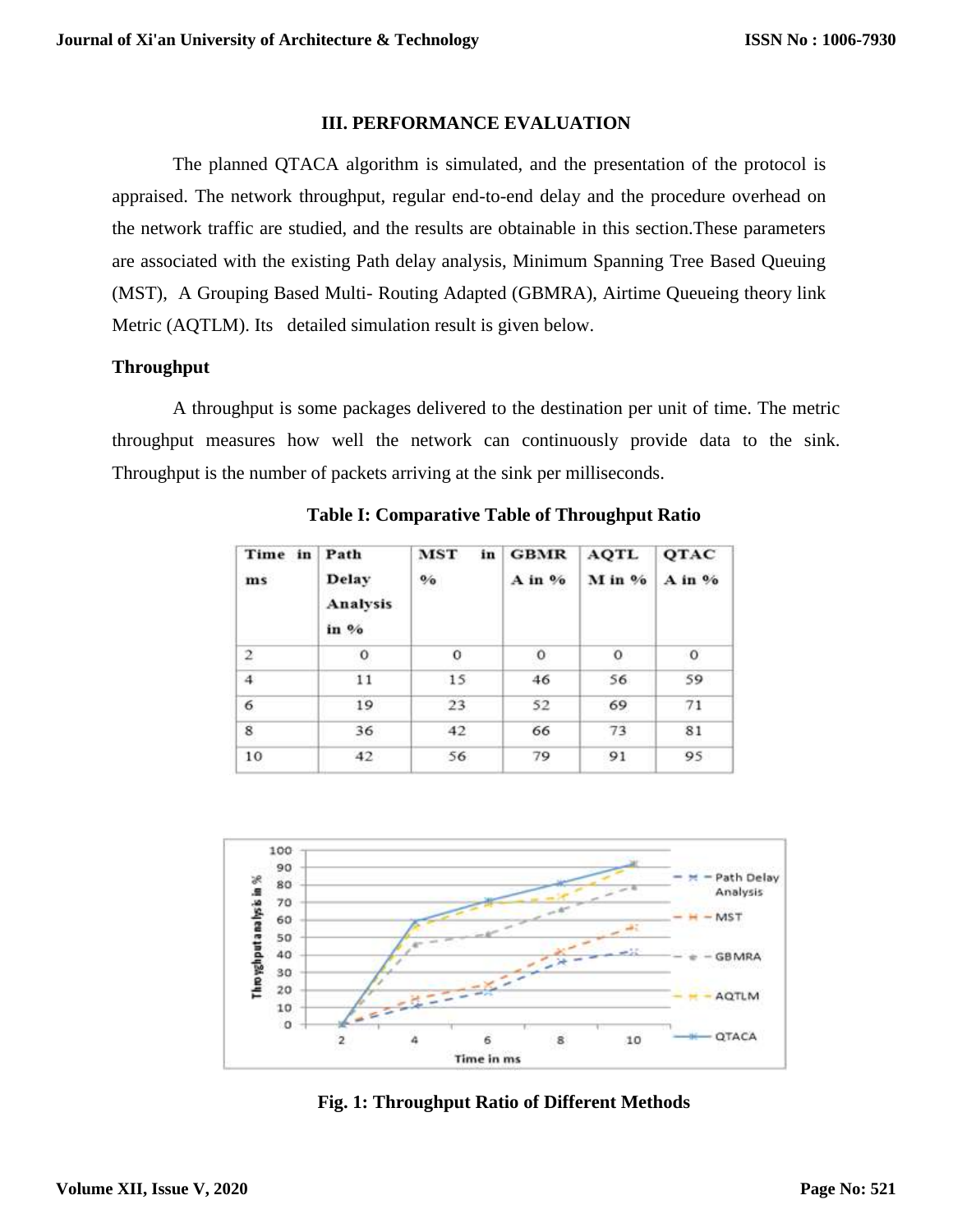Figure-1 shows the overall performance ratio of various ways, and it is clear that the proposed plan has achieved higher throughput than other methods.

# **IV. PACKET DELIVERY RATIO**

 It's used toward survey idea through the framework. It represents extent among all packets in the network. In source to destination how many packets will be send in particular time it's called delivery ratio.

PDR = Packets received/Produced parcels \* 100.

| Analysis in<br>$\mathbf{0}/\mathbf{0}$ | MST in % | <b>GBMRA</b><br>in % | <b>AQTLM</b><br>in % | QTACA<br>in % |
|----------------------------------------|----------|----------------------|----------------------|---------------|
| 26                                     | 32       | 39                   | 52                   | 59            |
| 37                                     | 43       | 51                   | 59                   | 63            |
| 46                                     | 57       | 61                   | 65                   | 72            |
| 57                                     | 71       | 79                   | 81                   | 89            |
| 89                                     | 92       | 93                   | 95                   | 97            |
|                                        |          | Path Delay           |                      |               |

**Table 2: Comparative Table for Delivery Ratio**



**Fig. 2. Performance Packet Delivery Ratio**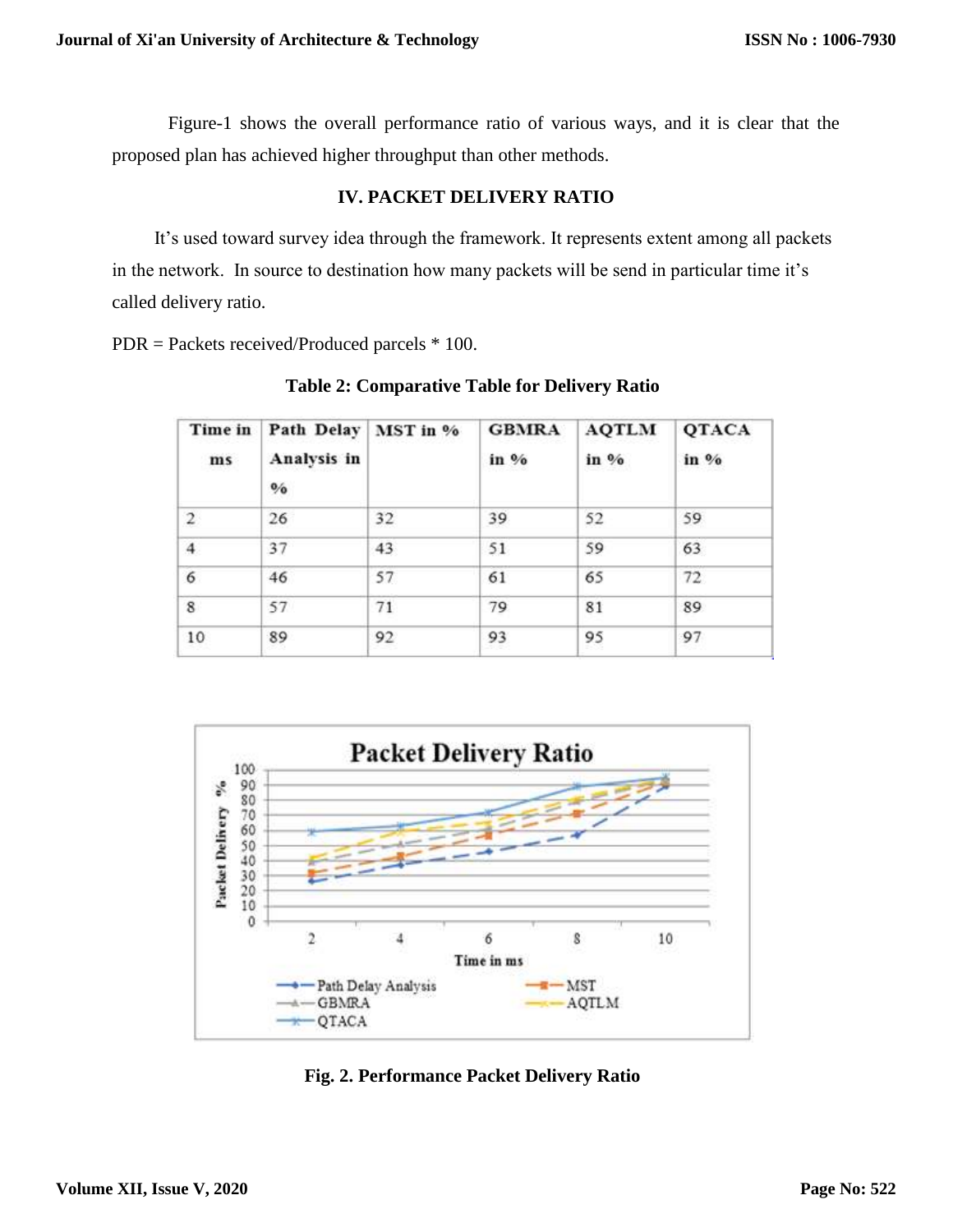Figure-2 shows the performance of packet delivery ratio of different algorithms, and it indicates that the proposed method has higher packet delivery ratio than other ways.

# **Average Packet Delay**

End to end delay is nothing but between the times to taken from one packet to another packets in network. That time to take all kind of parameter in data transmission.

| Time in<br>ms | Path<br><b>Delay</b><br>Analysis<br>in % | MST in % | <b>GBMRA</b><br>in % | <b>AQTLM</b><br>in % | QTACA<br>in % |
|---------------|------------------------------------------|----------|----------------------|----------------------|---------------|
| 2             | 16                                       | 13       | 11                   | 9                    | 5             |
| 4             | 36                                       | 33       | 31                   | 29                   | 21            |
| 6             | 59                                       | 51       | 45                   | 41                   | 36            |
| 8             | 82                                       | 79       | 71                   | 65                   | 59            |
| 10            | 94                                       | 93       | 89                   | 84                   | 80            |

**Table 3: Comparative Table for Delay**



**Fig. 3: Performance End-to-End Delay**